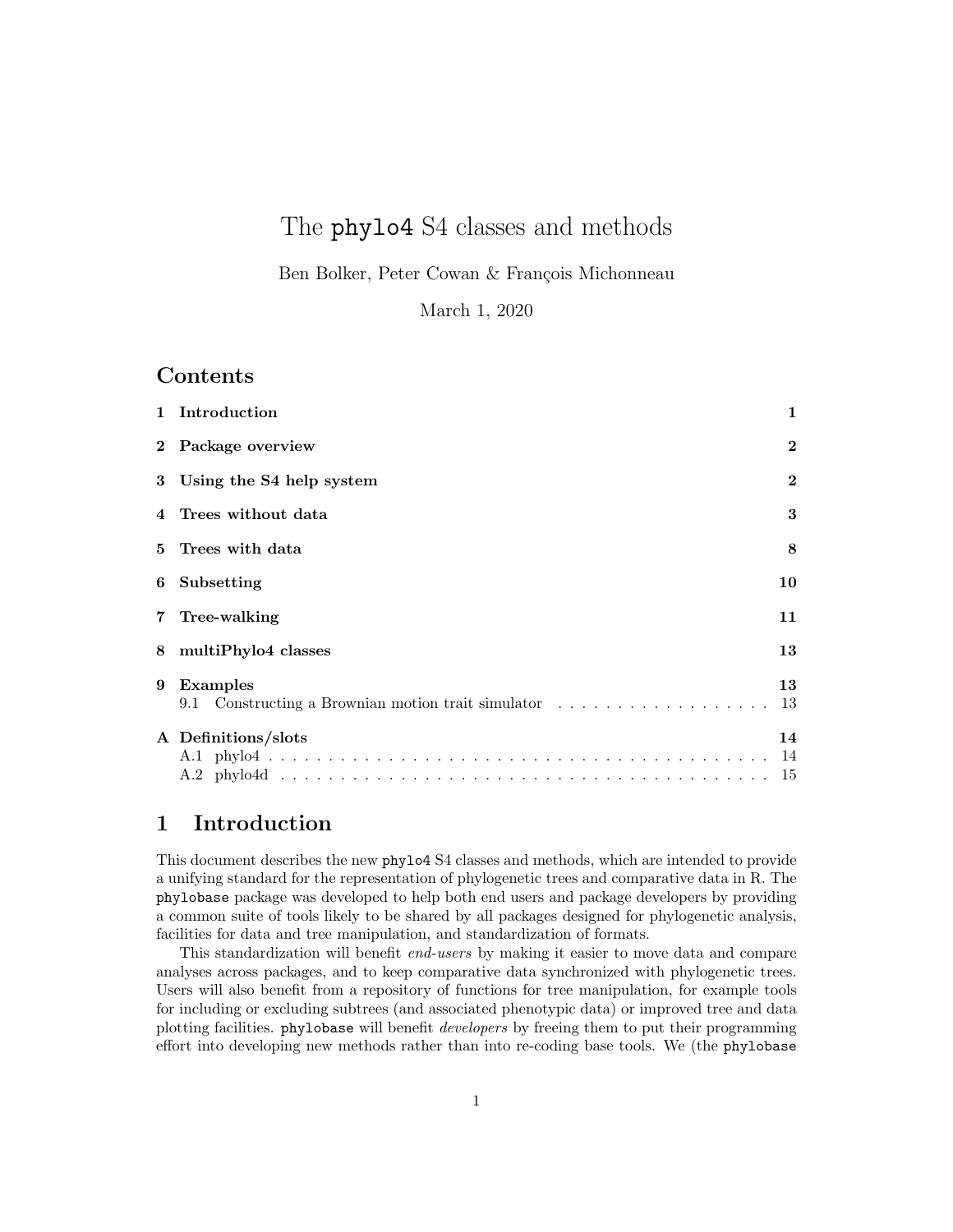developers) hope phylobase will also facilitate code validation by providing a repository for benchmark tests, and more generally that it will help catalyze community development of comparative methods in R.

A more abstract motivation for developing phylobase was to improve data checking and abstraction of the tree data formats. phylobase can check that data and trees are associated in the proper fashion, and protects users and developers from accidently reordering one, but not the other. It also seeks to abstract the data format so that commonly used information (for example, branch length information or the ancestor of a particular node) can be accessed without knowledge of the underlying data structure (i.e., whether the tree is stored as a matrix, or a list, or a parenthesis-based format). This is achieved through generic phylobase functions which which retrieve the relevant information from the data structures. The benefits of such abstraction are multiple: (1) easier access to the relevant information via a simple function call (this frees both users and developers from learning details of complex data structures), (2) freedom to optimize data structures in the future without breaking code. Having the generic functions in place to "translate" between the data structures and the rest of the program code allows program and data structure development to proceed somewhat independently. The alternative is code written for specific data structures, in which modifications to the data structure requires rewriting the entire package code (often exacting too high a price, which results in the persistence of less-optimal data structures). (3) providing broader access to the range of tools in phylobase. Developers of specific packages can use these new tools based on S4 objects without knowing the details of S4 programming.

The base phylo4 class is modeled on the the phylo class in ape. phylo4d and multiphylo4 extend the phylo4 class to include data or multiple trees respectively. In addition to describing the classes and methods, this vignette gives examples of how they might be used.

# 2 Package overview

The phylobase package currently implements the following functions and data structures:

- Data structures for storing a single tree and multiple trees: phylo4 and multiPhylo4?
- A data structure for storing a tree with associated tip and node data: phylo4d
- A data structure for storing multiple trees with one set of tip data: multiPhylo4d
- Functions for reading nexus files into the above data structures
- Functions for converting between the above data structures and ape phylo objects as well as ade4 phylog objects (although the latter are now deprecated ...)
- Functions for editing trees and data (i.e., subsetting and replacing)
- Functions for plotting trees and trees with data

### 3 Using the S4 help system

The S4 help system works similarly to the S3 help system with some small differences relating to how S4 methods are written. The plot() function is a good example. When we type ?plot we are provided the help for the default plotting function which expects x and y. R also provides a way to smartly dispatch the right type of plotting function. In the case of an ape phylo object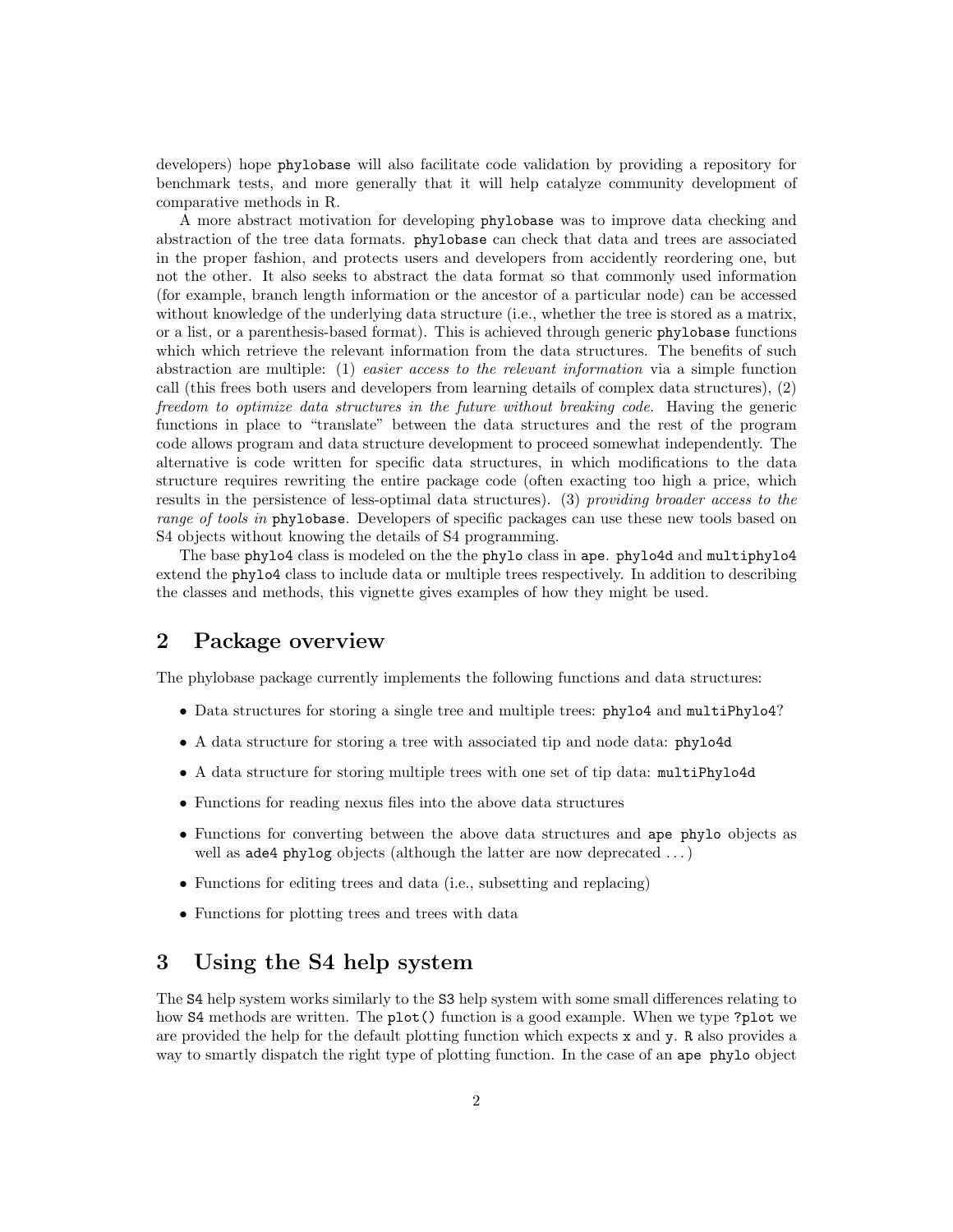(a S3 class object) R evaluates the class of the object and finds the correct functions, so the following works correctly.

```
library(ape)
set.seed(1) ## set random-number seed
rand_tree <- rcoal(10) ## Make a random tree with 10 tips
plot(rand_tree)
```
However, typing ?plot still takes us to the default plot help. We have to type ?plot.phylo to find what we are looking for. This is because S3 generics are simply functions with a dot and the class name added.

The S4 generic system is too complicated to describe here, but doesn't include the same dot notation. As a result ?plot.phylo4 doesn't work, R still finds the right plotting function.

```
library(phylobase)
```

```
##
## Attaching package: 'phylobase'
## The following object is masked from 'package:ape':
##
## edges
# convert rand_tree to a phylo4 object
rand_p4_tree <- as(rand_tree, "phylo4")
plot(rand_p4_tree)
```
All fine and good, but how to we find out about all the great features of the phylobase plotting function? R has two nifty ways to find it, the first is to simply put a question mark in front of the whole call:

`?`(plot(rand\_p4\_tree))

R looks at the class of the rand p4 tree object and takes us to the correct help file (note: this only works with S4 objects). The second ways is handy if you already know the class of your object, or want to compare to generics for different classes:

`?`(method, plot("phylo4"))

More information about how S4 documentation works can be found in the methods package, by running the following command.

help('Documentation', package="methods")

# 4 Trees without data

You can start with a tree — an object of class phylo from the ape package (e.g., read in using the read.tree() or read.nexus() functions), and convert it to a phylo4 object.

For example, load the raw Geospiza data: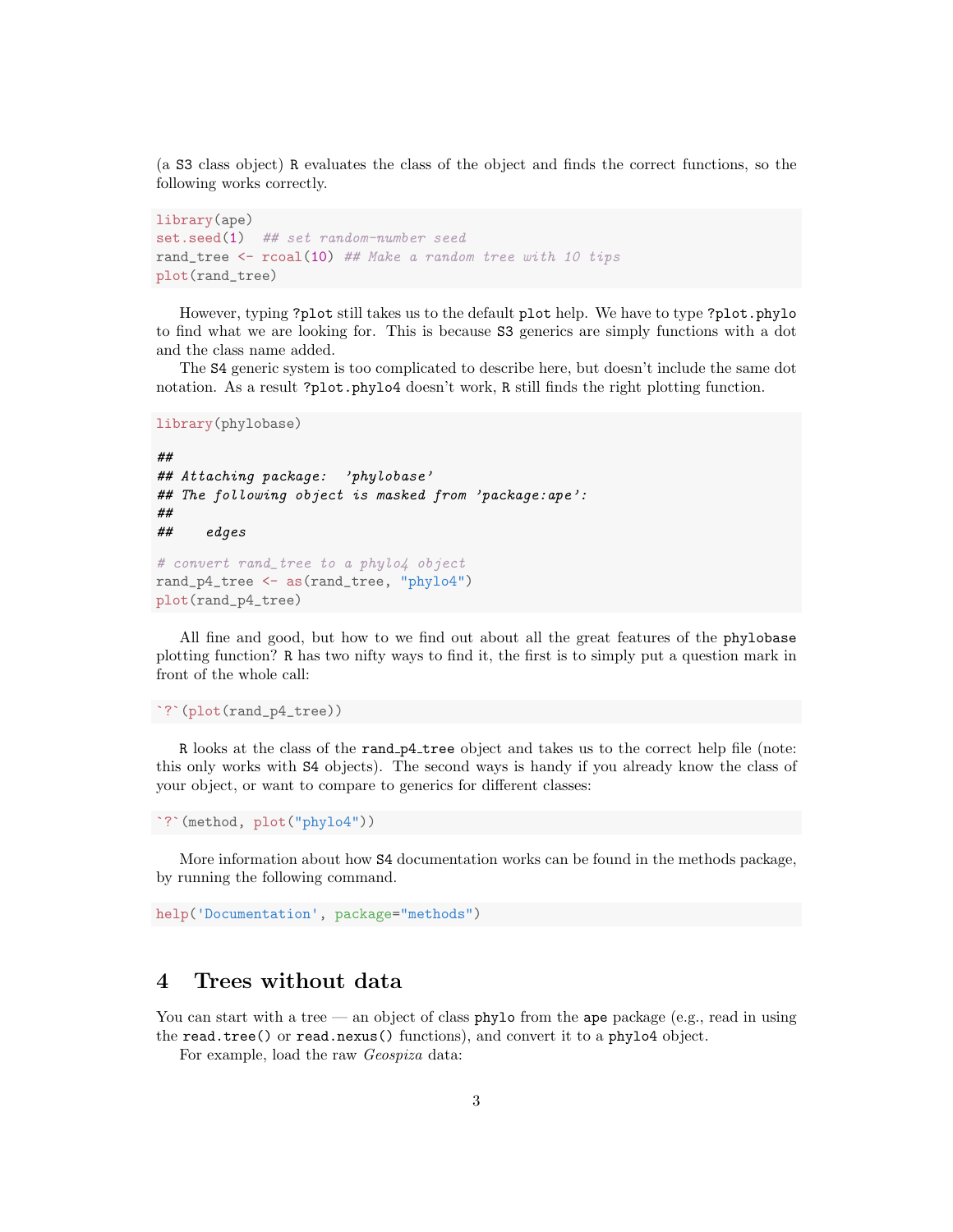```
library(phylobase)
data(geospiza_raw)
## what does it contain?
names(geospiza_raw)
```
## [1] "tree" "data"

Convert the S3 tree to a S4 phylo4 object using the as() function:

(g1 <- as(geospiza\_raw\$tree, "phylo4"))

| ## |                |                 |                |               | label node ancestor edge.length node.type |          |
|----|----------------|-----------------|----------------|---------------|-------------------------------------------|----------|
| ## | $\mathbf{1}$   | fuliginosa      | 1              | 24            | 0.05500                                   | tip      |
| ## | $\overline{2}$ | fortis          | $\mathbf{2}$   | 24            | 0.05500                                   | tip      |
| ## | 3              | magnirostris    | 3              | 23            | 0.11000                                   | tip      |
| ## | 4              | conirostris     | 4              | 22            | 0.18333                                   | tip      |
| ## | 5              | scandens        | 5              | 21            | 0.19250                                   | tip      |
| ## | 6              | difficilis      | 6              | 20            | 0.22800                                   | tip      |
| ## | $\overline{7}$ | pallida         | $\overline{7}$ | 25            | 0.08667                                   | tip      |
| ## | 8              | parvulus        | 8              | 27            | 0.02000                                   | tip      |
| ## | 9              | psittacula      | 9              | 27            | 0.02000                                   | tip      |
| ## | 10             | pauper          | 10             | 26            | 0.03500                                   | tip      |
| ## | 11             | Platyspiza      | 11             | 18            | 0.46550                                   | tip      |
| ## | 12             | fusca           | 12             | 17            | 0.53409                                   | tip      |
| ## |                | 13 Pinaroloxias | 13             | 16            | 0.58333                                   | tip      |
| ## | 14             | olivacea        | 14             | 15            | 0.88077                                   | tip      |
| ## | 15             | $<$ NA $>$      | 15             | $\mathcal{O}$ | NA                                        | root     |
| ## | 16             | $<$ NA $>$      | 16             | 15            | 0.29744                                   | internal |
| ## | 17             | $<$ NA $>$      | 17             | 16            | 0.04924                                   | internal |
| ## | 18             | $<$ NA $>$      | 18             | 17            | 0.06859                                   | internal |
| ## | 19             | $<$ NA $>$      | 19             | 18            | 0.13404                                   | internal |
| ## | 20             | $<$ NA $>$      | 20             | 19            | 0.10346                                   | internal |
| ## | 21             | $<$ NA $>$      | 21             | 20            | 0.03550                                   | internal |
| ## | 22             | $<$ NA $>$      | 22             | 21            | 0.00917                                   | internal |
| ## | 23             | $<$ NA $>$      | 23             | 22            | 0.07333                                   | internal |
| ## | 24             | $<$ NA $>$      | 24             | 23            | 0.05500                                   | internal |
| ## | 25             | $<$ NA $>$      | 25             | 19            | 0.24479                                   | internal |
| ## | 26             | $<$ NA $>$      | 26             | 25            | 0.05167                                   | internal |
| ## | 27             | $<$ NA $>$      | 27             | 26            | 0.01500                                   | internal |

The (internal) nodes appear with labels  $<\!\!\mathsf{NA}\!\!>$  because they are not defined:

nodeLabels(g1)

## 15 16 17 18 19 20 21 22 23 24 25 26 27 ## NA NA NA NA NA NA NA NA NA NA NA NA NA

You can also retrieve the node labels with  $labels(g1,"internal")$ . A simple way to assign the node numbers as labels (useful for various checks) is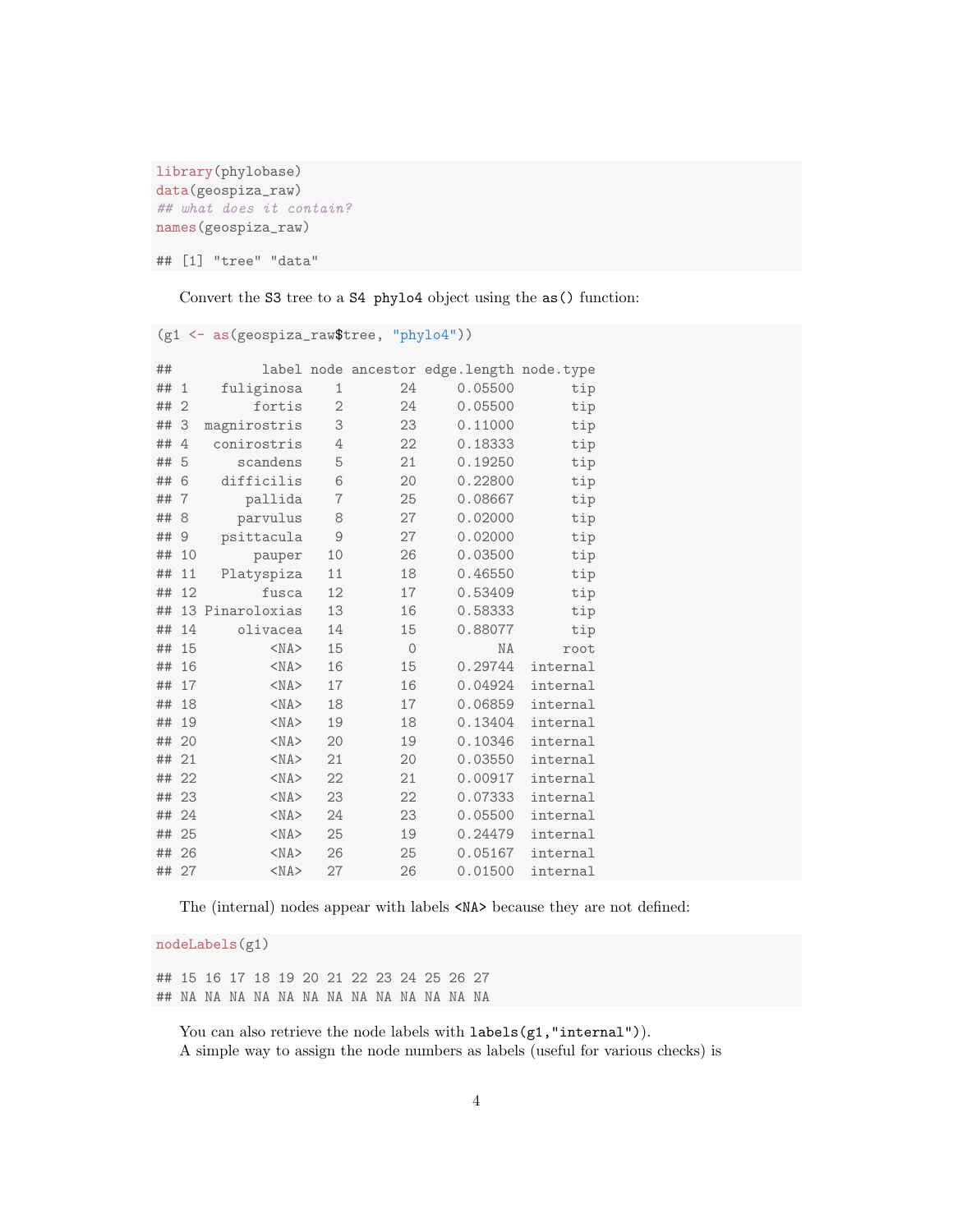```
nodeLabels(g1) <- paste("N", nodeId(g1, "internal"), sep="")
head(g1, 5)## label node ancestor edge.length node.type
## 1 fuliginosa 1 24 0.05500 tip
## 2 fortis 2 24 0.05500 tip
## 3 magnirostris 3 23 0.11000 tip
## 4 conirostris 4 22 0.18333 tip
## 5 scandens 5 21 0.19250 tip
```
The summary method gives a little extra information, including information on the distribution of branch lengths:

summary(g1)

```
##
## Phylogenetic tree : g1
##
## Number of tips : 14
## Number of nodes : 13
## Branch lengths:
## mean : 0.1764008
## variance : 0.04624379
## distribution :
## Min. 1st Qu. Median Mean 3rd Qu. Max.
## 0.00917 0.04985 0.08000 0.17640 0.21912 0.88077
```
Print tip labels:

tipLabels(g1)

| ## |              |           |                                       |              |            |
|----|--------------|-----------|---------------------------------------|--------------|------------|
| ## | "fuliginosa" |           | "fortis" "magnirostris" "conirostris" |              | "scandens" |
| ## |              |           |                                       |              |            |
| ## | "difficilis" | "pallida" | "parvulus"                            | "psittacula" | "pauper"   |
| ## |              |           | 13                                    |              |            |
| ## | "Platyspiza" |           | "fusca" "Pinaroloxias"                | "olivacea"   |            |

(labels(g1,"tip") would also work.)

You can modify labels and other aspects of the tree — for example, to convert all the labels to lower case:

tipLabels(g1) <- tolower(tipLabels(g1))

You could also modify selected labels, e.g. to modify the labels in positions 11 and 13 (which happen to be the only labels with uppercase letters):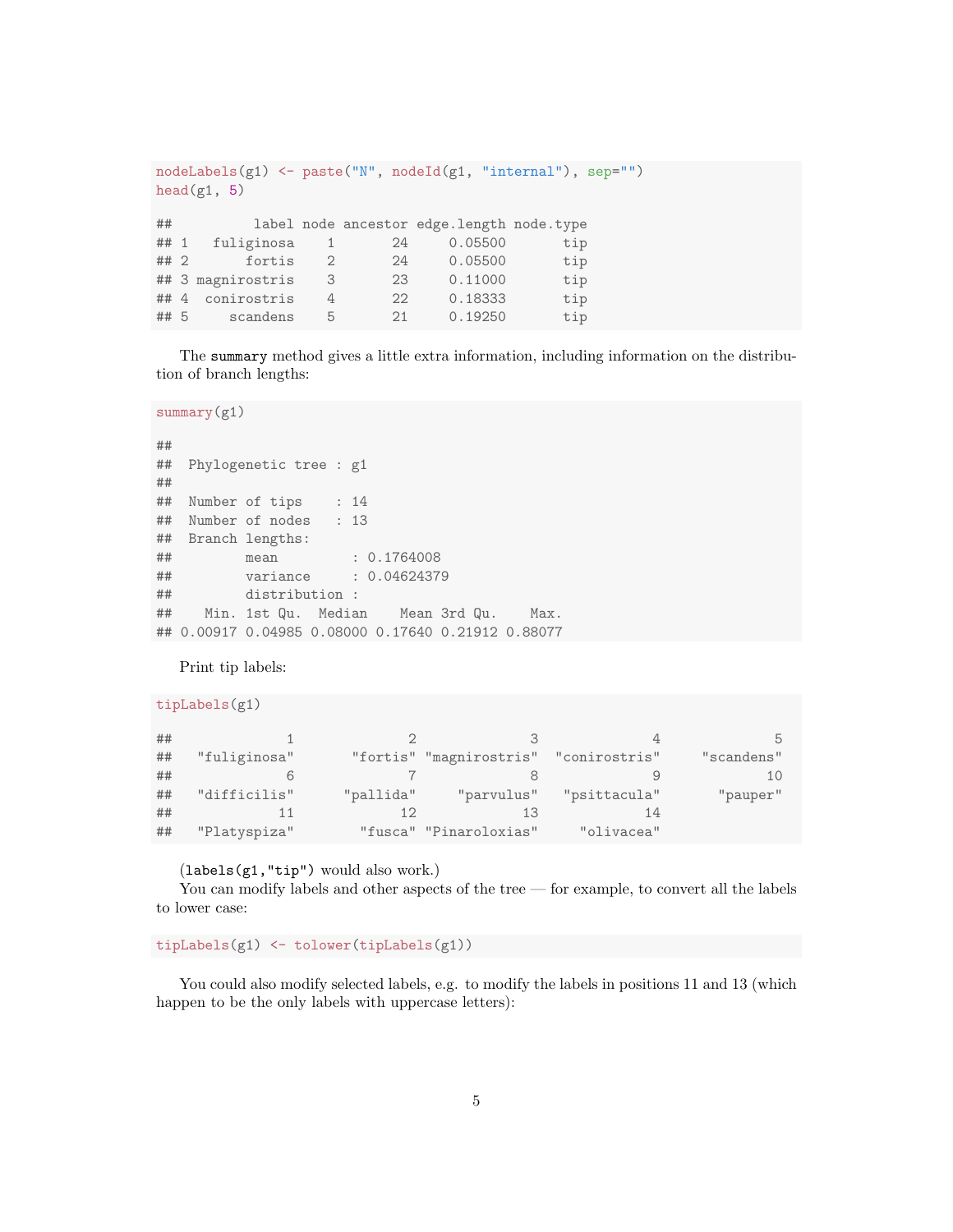tipLabels(g1)[c(11, 13)] <- c("platyspiza", "pinaroloxias")

Note that for a given tree, phylobase always return the tipLabels in the same order. Print node numbers (in edge matrix order):

```
nodeId(g1, type='all')
```
## [1] 1 2 3 4 5 6 7 8 9 10 11 12 13 14 15 16 17 18 19 20 21 22 23 24 25 ## [26] 26 27

Does it have information on branch lengths?

hasEdgeLength(g1)

## [1] TRUE

It does! What do they look like?

edgeLength(g1)

## 15-16 16-17 17-18 18-19 19-20 20-21 21-22 22-23 23-24 24-1 ## 0.29744 0.04924 0.06859 0.13404 0.10346 0.03550 0.00917 0.07333 0.05500 0.05500 ## 24-2 23-3 22-4 21-5 0-15 20-6 19-25 25-7 25-26 26-27 ## 0.05500 0.11000 0.18333 0.19250 NA 0.22800 0.24479 0.08667 0.05167 0.01500 ## 27-8 27-9 26-10 18-11 17-12 16-13 15-14 ## 0.02000 0.02000 0.03500 0.46550 0.53409 0.58333 0.88077

Note that the root has  $\langle N_A \rangle$  as its length. Print edge labels (also empty in this case — therefore all NA):

edgeLabels(g1)

## 15-16 16-17 17-18 18-19 19-20 20-21 21-22 22-23 23-24 24-1 24-2 23-3 22-4 ## NA NA NA NA NA NA NA NA NA NA NA NA NA ## 21-5 0-15 20-6 19-25 25-7 25-26 26-27 27-8 27-9 26-10 18-11 17-12 16-13 ## NA NA NA NA NA NA NA NA NA NA NA NA NA ## 15-14 ## NA

You can also use this function to label specific edges:

```
edgeLabels(g1)["23-24"] <- "an edge"
edgeLabels(g1)
## 15-16 16-17 17-18 18-19 19-20 20-21 21-22 22-23
## NA NA NA NA NA NA NA NA
## 23-24 24-1 24-2 23-3 22-4 21-5 0-15 20-6
## "an edge" NA NA NA NA NA NA NA
## 19-25 25-7 25-26 26-27 27-8 27-9 26-10 18-11
## NA NA NA NA NA NA NA NA
## 17-12 16-13 15-14
## NA NA NA
```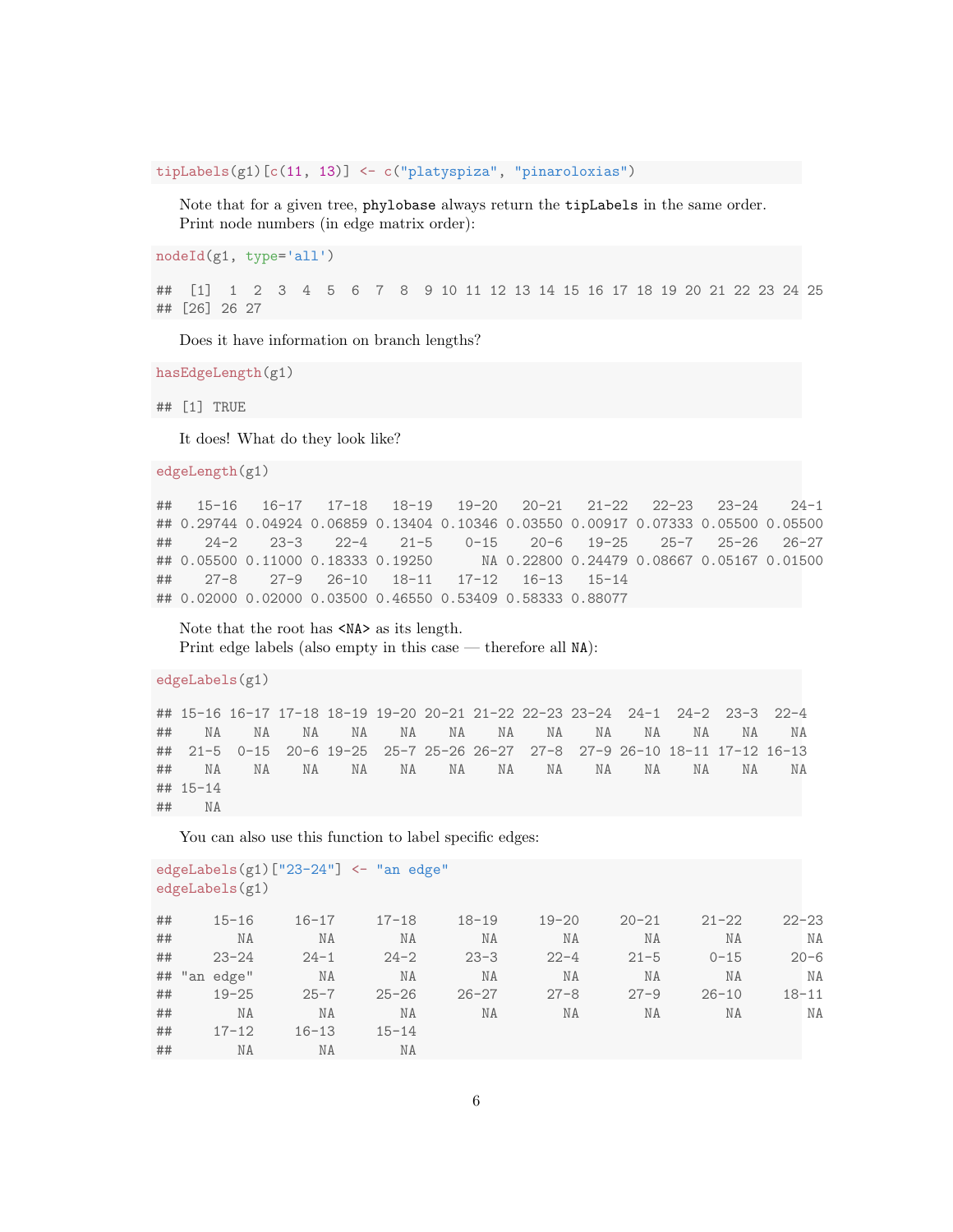The edge labels are named according to the nodes they connect (ancestor-descendant). You can get the edge(s) associated with a particular node:

```
getEdge(g1, 24) # default uses descendant node
## 24
## "23-24"
getEdge(g1, 24, type="ancestor") # edges using ancestor node
## 24 24
## "24-1" "24-2"
```
These results can in turn be passed to the function edgeLength to retrieve the length of a given set of edges:

```
edgeLength(g1)[getEdge(g1, 24)]
```
## 23-24 ## 0.055

edgeLength(g1)[getEdge(g1, 24, "ancestor")]

## 24-1 24-2 ## 0.055 0.055

Is it rooted?

isRooted(g1)

```
## [1] TRUE
```
Which node is the root?

rootNode(g1)

## N15 ## 15

Does it contain any polytomies?

hasPoly(g1)

## [1] FALSE

Is the tree ultrametric?

isUltrametric(g1)

## [1] TRUE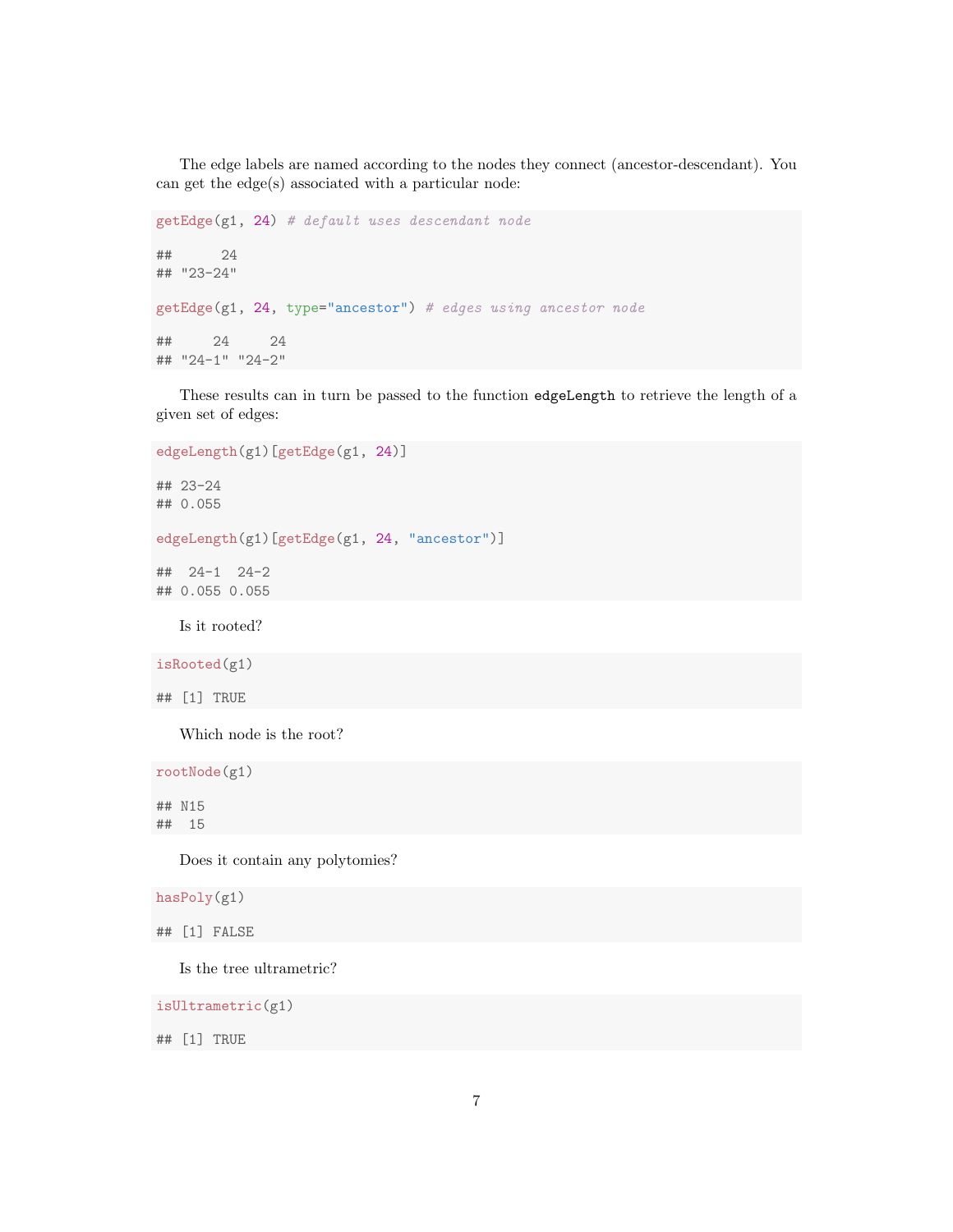You can also get the depth (distance from the root) of any given node or the tips:

```
nodeDepth(g1, 23)
## Warning: 'nodeDepth' is deprecated.
## Use 'nodeHeight' instead.
## See help("Deprecated")
## N23
## 0.77077
depthTips(g1)
## Warning: 'depthTips' is deprecated.
## Use 'nodeHeight' instead.
## See help("Deprecated")
## Warning: 'nodeDepth' is deprecated.
## Use 'nodeHeight' instead.
## See help("Deprecated")
## fuliginosa fortis magnirostris conirostris scandens difficilis
## 0.88077 0.88077 0.88077 0.88077 0.88077 0.88077
## pallida parvulus psittacula pauper platyspiza fusca
## 0.88077 0.88077 0.88077 0.88077 0.88077 0.88077
## pinaroloxias olivacea
## 0.88077 0.88077
```
# 5 Trees with data

The phylo4d class matches trees with data, or combines them with a data frame to make a phylo4d (tree-with-data) object.

Now we'll take the *Geospiza* data from geospiza\_raw\$data and merge it with the tree. First, let's prepare the data:

```
g1 <- as(geospiza_raw$tree, "phylo4")
geodata <- geospiza_raw$data
```
However, since G. olivacea is included in the tree but not in the data set, we will initially run into some trouble:

```
g2 <- phylo4d(g1, geodata)
## Error in formatData(phy = x, dt = tip.data, type = "tip", ...): The following
nodes are not found in the dataset: olivacea
```
To deal with G. olivacea missing from the data, we have a few choices. The easiest is to use missing.data="warn" to allow R to create the new object with a warning (you can also use missing.data="OK" to proceed without warnings):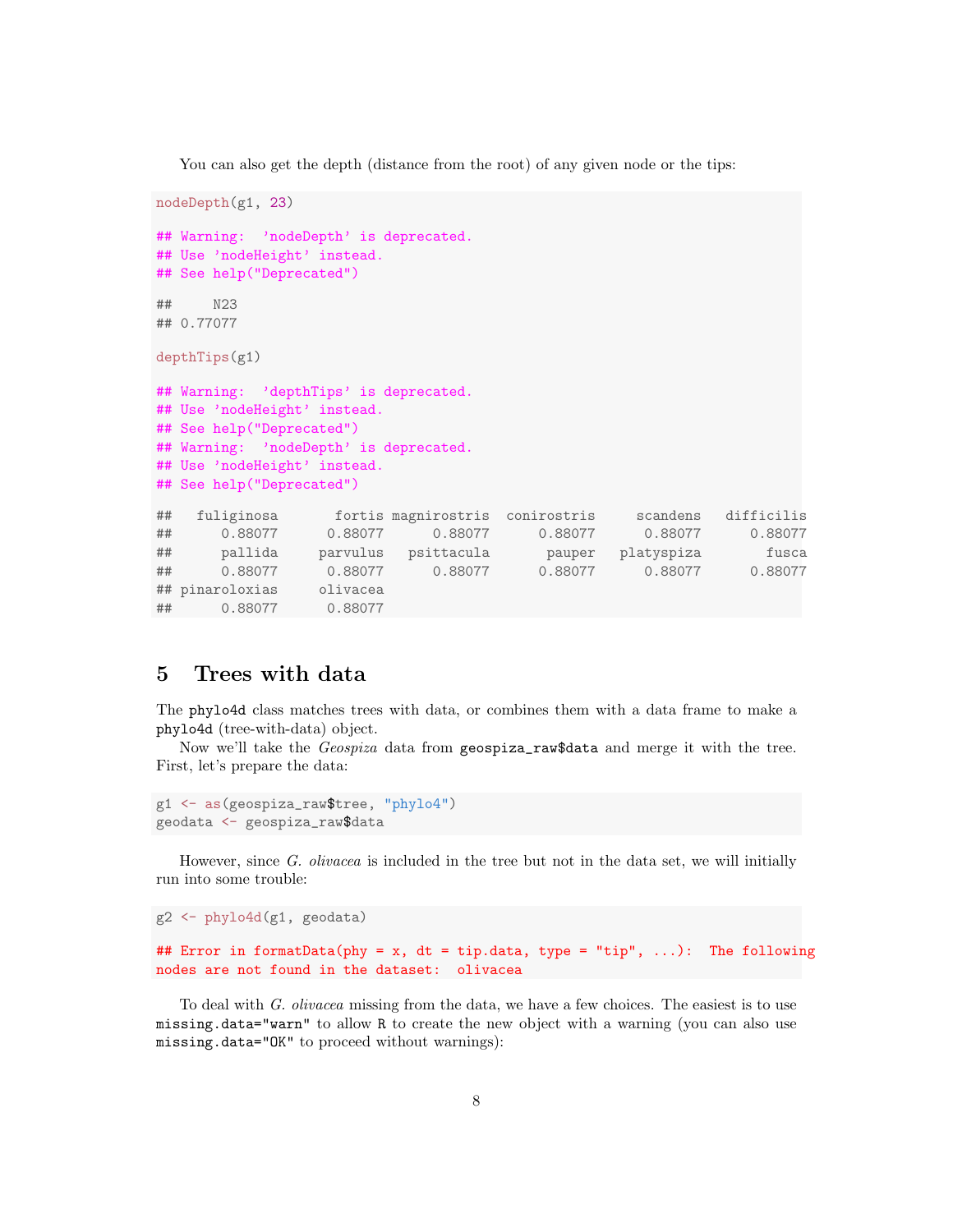```
g2 <- phylo4d(g1, geodata, missing.data="warn")
## Warning in formatData(phy = x, dt = tip.data, type = "tip", ...): The following
nodes are not found in the dataset: olivacea
```
Another way to deal with this would be to use prune() to drop the offending tip from the tree first:

g1sub <- prune(g1, "olivacea") g1B <- phylo4d(g1sub, geodata)

The difference between the two objects is that the species G. olivacea is still present in the tree but has no data (i.e., NA) associated with it. In the other case, G. olivacea is not included in the tree anymore. The approach you choose depends on the goal of your analysis.

You can summarize the new object with the function summary. It breaks down the statistics about the traits based on whether it is associated with the tips for the internal nodes:

```
summary(g2)
```

```
##
## Phylogenetic tree : as(x, "phylo4")
##
## Number of tips : 14
## Number of nodes : 13
## Branch lengths:
## mean : 0.1764008
## variance : 0.04624379
## distribution :
## Min. 1st Qu. Median Mean 3rd Qu. Max.
## 0.00917 0.04985 0.08000 0.17640 0.21912 0.88077
##
## Comparative data:
##
## Tips: data.frame with 14 taxa and 5 variable(s)
##
## wingL tarsusL culmenL beakD
## Min. :3.975 Min. :2.807 Min. :1.974 Min. :1.191
## 1st Qu.:4.189 1st Qu.:2.929 1st Qu.:2.187 1st Qu.:1.941
## Median :4.235 Median :2.980 Median :2.311 Median :2.073
## Mean :4.236 Mean :2.991 Mean :2.333 Mean :2.083
## 3rd Qu.:4.265 3rd Qu.:3.039 3rd Qu.:2.430 3rd Qu.:2.347
## Max. :4.420 Max. :3.271 Max. :2.725 Max. :2.824
## NA's :1 NA's :1 NA's :1 NA's :1
## gonysW
## Min. :1.401
## 1st Qu.:1.845
## Median :1.962
## Mean :2.014
## 3rd Qu.:2.222
```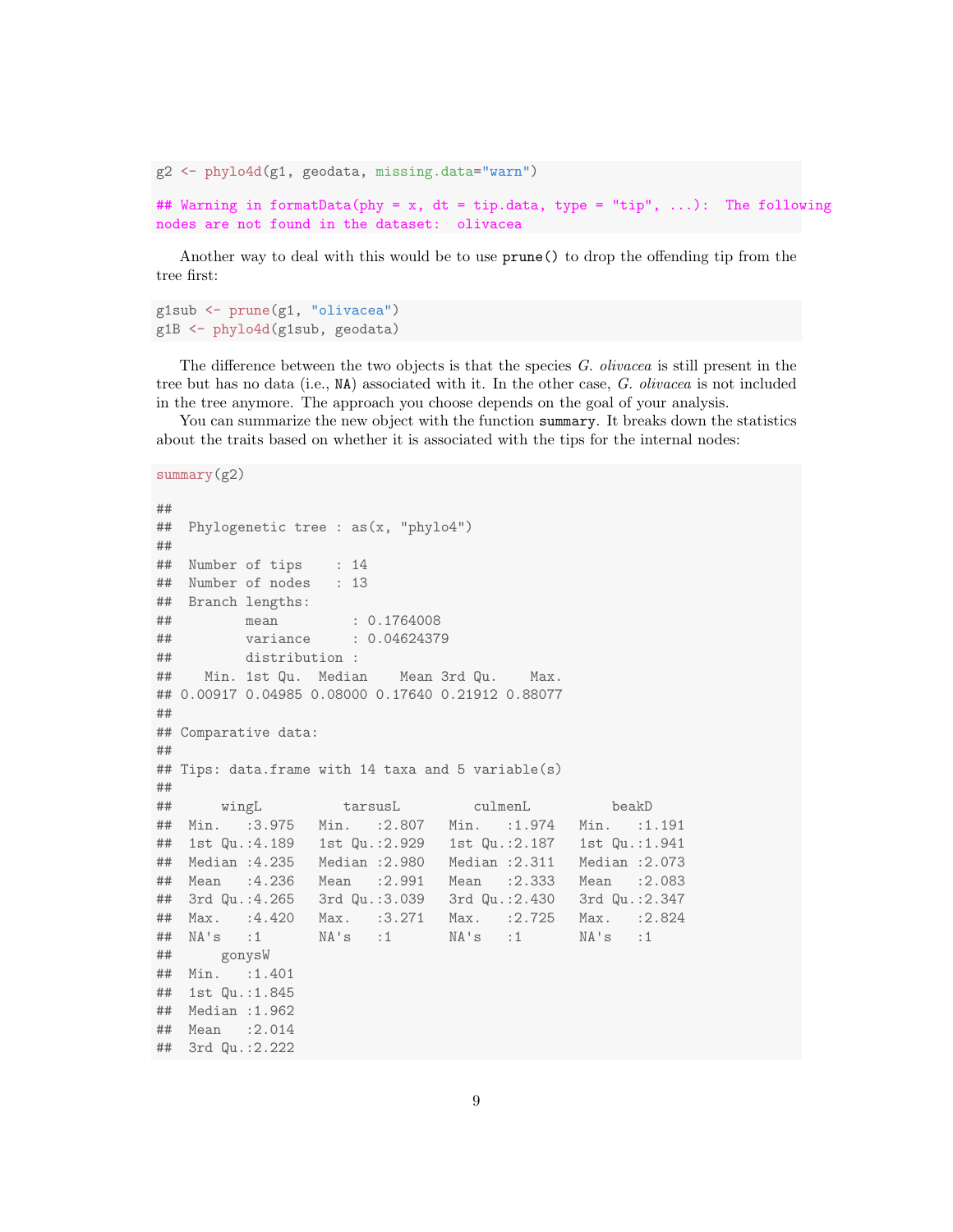|    | ## Max. : 2.676                                                    |           |           |           |           |        |
|----|--------------------------------------------------------------------|-----------|-----------|-----------|-----------|--------|
|    | $\#$ # NA's :1                                                     |           |           |           |           |        |
| ## |                                                                    |           |           |           |           |        |
|    | ## Nodes: data.frame with 13 internal nodes and 5 variables        |           |           |           |           |        |
| ## |                                                                    |           |           |           |           |        |
|    | ## wingL tarsusL culmenL beakD                                     |           |           |           |           | gonysW |
|    | ## Min. :NA Min. :NA Min. :NA Min. :NA Min. :NA                    |           |           |           |           |        |
|    | ## 1st Qu.: NA 1st Qu.: NA 1st Qu.: NA 1st Qu.: NA 1st Qu.: NA     |           |           |           |           |        |
|    | ## Median : NA  Median : NA  Median : NA  Median : NA  Median : NA |           |           |           |           |        |
|    | ## Mean :NaN                                                       | Mean :NaN | Mean :NaN | Mean :NaN | Mean :NaN |        |
|    | ## 3rd Qu.: NA 3rd Qu.: NA 3rd Qu.: NA 3rd Qu.: NA 3rd Qu.: NA     |           |           |           |           |        |
|    | ## Max. :NA Max. :NA Max. :NA Max. :NA Max. :NA                    |           |           |           |           |        |
|    | ## NA's :13 NA's :13 NA's :13 NA's :13 NA's :13                    |           |           |           |           |        |

Or use tdata() to extract the data (i.e.,  $tdata(g2)$ ). By default,  $tdata()$  will retrieve tip data, but you can also get internal node data only (tdata(tree, "internal")) or — if the tip and node data have the same format — all the data combined (tdata(tree, "allnode")).

If you want to plot the data (e.g. for checking the input),  $plot(tdata(g2))$  will create the default plot for the data — in this case, since it is a data frame  $[$ this may change in future versions but should remain transparent] this will be a pairs plot of the data.

# 6 Subsetting

The subset command offers a variety of ways of extracting portions of a phylo4 or phylo4d tree, keeping any tip/node data consistent.

tips.include give a vector of tips (names or numbers) to retain

tips.exclude give a vector of tips (names or numbers) to drop

mrca give a vector of node or tip names or numbers; extract the clade containing these taxa

node.subtree give a node (name or number); extract the subtree starting from this node

Different ways to extract the fuliginosa-scandens clade:

```
subset(g2, tips.include=c("fuliginosa", "fortis", "magnirostris",
            "conirostris", "scandens"))
subset(g2, node.subtree=21)
subset(g2, mrca=c("scandens", "fortis"))
```
One could drop the clade by doing

```
subset(g2, tips.exclude=c("fuliginosa", "fortis", "magnirostris",
           "conirostris", "scandens"))
subset(g2, tips.exclude=names(descendants(g2, MRCA(g2, c("difficilis",
               "fortis"))))
```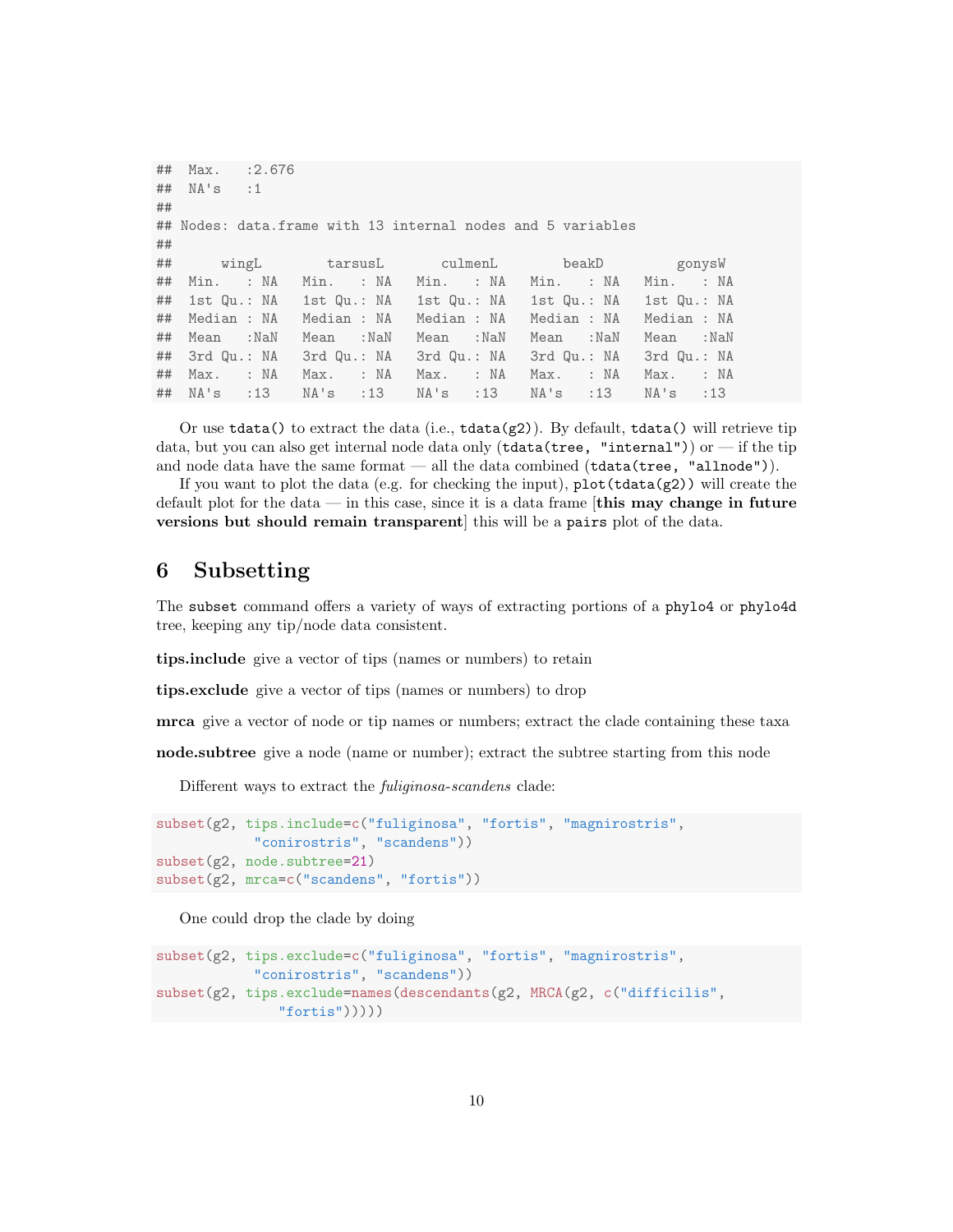# 7 Tree-walking

phylobase provides many functions that allows users to explore relationships between nodes on a tree (tree-walking and tree traversal). Most functions work by specifying the phylo4 (or phylo4d) object as the first argument, the node numbers/labels as the second argument (followed by some additional arguments).

getNode allows you to find a node based on its node number or its label. It returns a vector with node numbers as values and labels as names:

```
data(geospiza)
getNode(geospiza, 10)
## pauper
## 10
getNode(geospiza, "pauper")
## pauper
## 10
```
If no node is specified, they are all returned, and if a node can't be found it's returned as a NA. It is possible to control what happens when a node can't be found:

```
getNode(geospiza)
```

| ##                                                                                                                               | fuliginosa                |                   | fortis magnirostris conirostris |          | scandens   | difficilis |  |  |  |  |
|----------------------------------------------------------------------------------------------------------------------------------|---------------------------|-------------------|---------------------------------|----------|------------|------------|--|--|--|--|
| ##                                                                                                                               | 1                         | $\mathbf{2}$      | 3                               | 4        | 5          | 6          |  |  |  |  |
| ##                                                                                                                               | pallida                   | parvulus          | psittacula                      | pauper   | Platyspiza | fusca      |  |  |  |  |
| ##                                                                                                                               | $\overline{7}$            | 8                 | 9                               | 10       | 11         | 12         |  |  |  |  |
|                                                                                                                                  | ## Pinaroloxias           | olivacea          | N15                             | N16      | N17        | N18        |  |  |  |  |
| ##                                                                                                                               | 13                        | 14                | 15                              | 16       | 17         | 18         |  |  |  |  |
| ##                                                                                                                               | N19                       | N20               | N21                             | N22      | N23        | N24        |  |  |  |  |
| ##                                                                                                                               | 19                        | 20                | 21                              | 22       | 23         | 24         |  |  |  |  |
| ##                                                                                                                               | N25                       | N26               | N27                             |          |            |            |  |  |  |  |
| ##                                                                                                                               | 25                        | 26                | 27                              |          |            |            |  |  |  |  |
|                                                                                                                                  | getNode (geospiza, 10:14) |                   |                                 |          |            |            |  |  |  |  |
| ##                                                                                                                               |                           | pauper Platyspiza | fusca Pinaroloxias              | olivacea |            |            |  |  |  |  |
| ##                                                                                                                               | 10                        | 11                | 12                              | 13       | 14         |            |  |  |  |  |
| getNode(geospiza, "melanogaster", missing="OK") # no warning                                                                     |                           |                   |                                 |          |            |            |  |  |  |  |
| ##                                                                                                                               | ## < NA><br>NA            |                   |                                 |          |            |            |  |  |  |  |
| getNode(geospiza, "melanogaster", missing="warn") # warning!                                                                     |                           |                   |                                 |          |            |            |  |  |  |  |
| ## Warning in getNode(geospiza, "melanogaster", missing = "warn"): Some nodes not<br>found among all nodes in tree: melanogaster |                           |                   |                                 |          |            |            |  |  |  |  |
| ##                                                                                                                               | ## < NA><br>NA            |                   |                                 |          |            |            |  |  |  |  |
|                                                                                                                                  |                           |                   |                                 |          |            |            |  |  |  |  |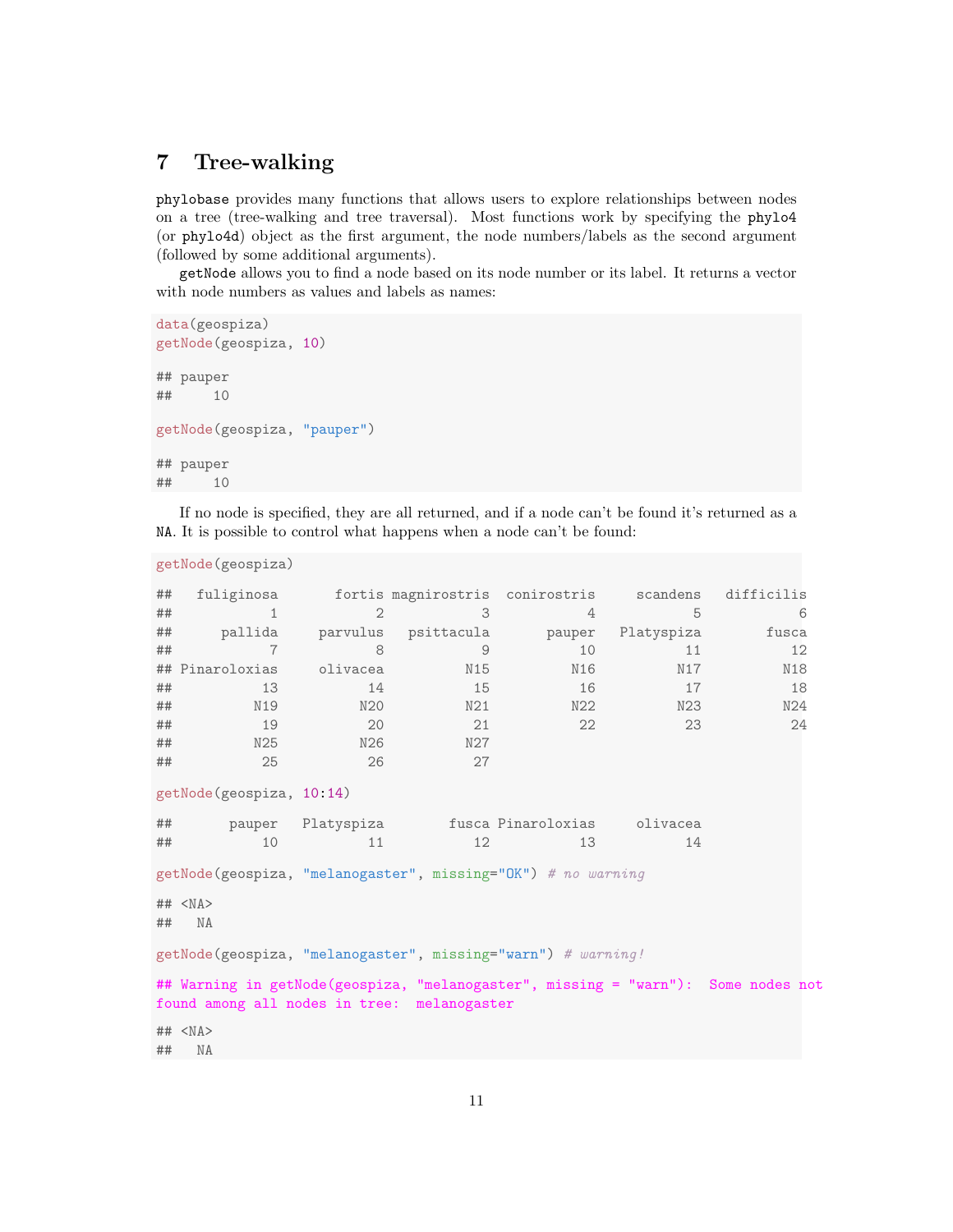children and ancestor give the immediate neighboring nodes:

```
children(geospiza, 16)
## N17 Pinaroloxias
## 17 13
ancestor(geospiza, 16)
## N15
## 15
```
while descendants and ancestors can traverse the tree up to the tips or root respectively:

```
descendants(geospiza, 16) # by default returns only the tips
```

```
## Pinaroloxias fusca Platyspiza difficilis scandens conirostris
## 13 12 11 6 5<br>## magnirostris fuliginosa fortis pallida pauper parvulus
## magnirostris fuliginosa fortis pallida pauper parvulus
          3 1 2 7 10 8
## psittacula
## 9
descendants(geospiza, "all") # also include the internal nodes
## Warning in getNode(phy, node, missing = "warn"): Some nodes not found among
all nodes in tree: all
## named list()
ancestors(geospiza, 20)
## N19 N18 N17 N16 N15
## 19 18 17 16 15
ancestors(geospiza, 20, "ALL") # uppercase ALL includes self
## N20 N19 N18 N17 N16 N15
## 20 19 18 17 16 15
```
siblings returns the other node(s) associated with the same ancestor:

siblings(geospiza, 20) ## N25 ## 25 siblings(geospiza, 20, include.self=TRUE) ## N20 N25 ## 20 25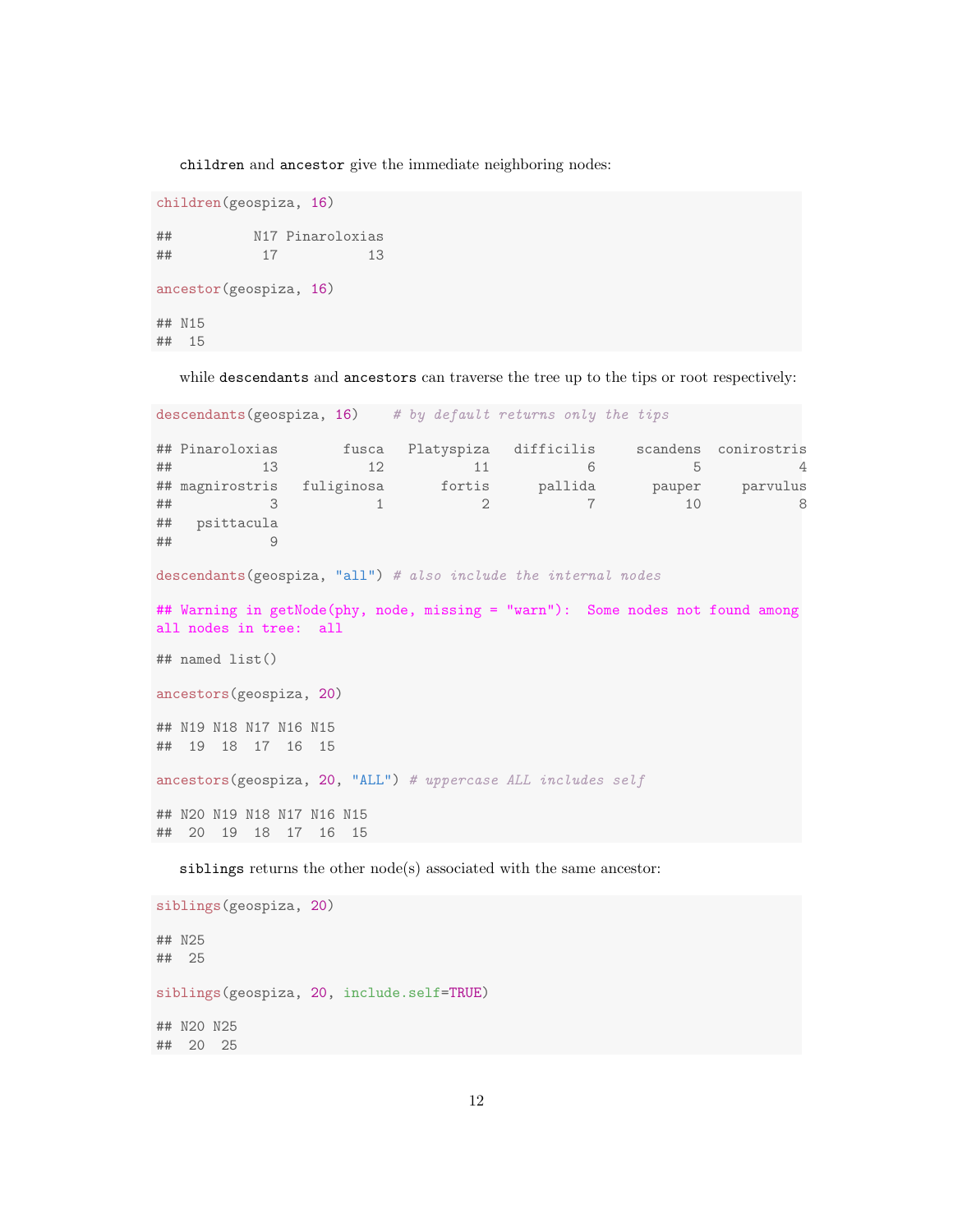MRCA returns the most common recent ancestor for a set of tips, and shortest path returns the nodes connecting 2 nodes:

```
MRCA(geospiza, 1:6)
## N20
## 20
shortestPath(geospiza, 4, "pauper")
## N19 N20 N21 N22 N25 N26
## 19 20 21 22 25 26
```
# 8 multiPhylo4 classes

multiPhylo4 classes are not yet implemented but will be coming soon.

### 9 Examples

#### 9.1 Constructing a Brownian motion trait simulator

This section will describe a way of constructing a simulator that generates trait values for extant species (tips) given a tree with branch lengths, assuming a model of Brownian motion.

We can use as(tree,"phylo4vcov") to coerce the tree into a variance-covariance matrix form, and then use mvrnorm from the MASS package to generate a set of multivariate normally distributed values for the tips. (A benefit of this approach is that we can very quickly generate a very large number of replicates.) This example illustrates a common feature of working with phylobase — combining tools from several different packages to operate on phylogenetic trees with data.

We start with a randomly generated tree using  $r\text{coal}()$  from ape to generate the tree topology and branch lengths:

```
set.seed(1001)
tree \leq as (recall(12), "phylo4")
```
Next we generate the phylogenetic variance-covariance matrix (by coercing the tree to a phylo4vcov object) and pick a single set of normally distributed traits (using MASS:mvrnorm to pick a multivariate normal deviate with a variance-covariance matrix that matches the structure of the tree).

```
vmat <- as(tree, "phylo4vcov")
vmat <- cov2cor(vmat)
library(MASS)
trvec <- mvrnorm(1, mu=rep(0, 12), Sigma=vmat)
```
The last step (easy) is to convert the phylo4vcov object back to a phylo4d object: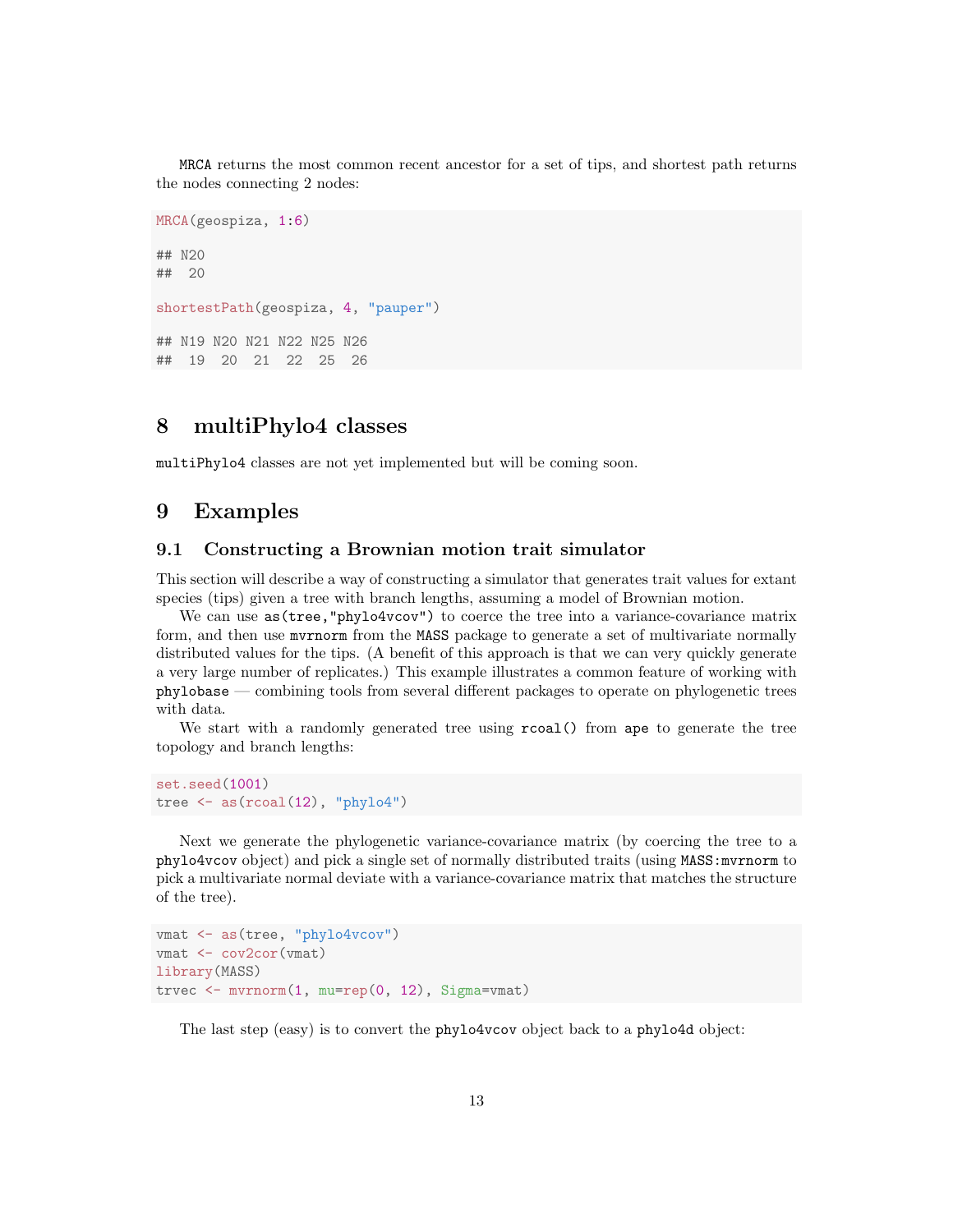```
treed <- phylo4d(tree, tip.data=as.data.frame(trvec))
plot(treed)
```
# A Definitions/slots

This section details the internal structure of the phylo4, multiphylo4 (coming soon!), phylo4d, and multiphylo4d (coming soon!) classes. The basic building blocks of these classes are the phylo4 object and a dataframe. The phylo4 tree format is largely similar to the one used by  $phylo$  class in the package  $ape<sup>1</sup>$ .

We use "edge" for ancestor-descendant relationships in the phylogeny (sometimes called "branches") and "edge lengths" for their lengths ("branch lengths"). Most generally, "nodes" are all species in the tree; species with descendants are "internal nodes" (we often refer to these just as "nodes", meaning clear from context); "tips" are species with no descendants. The "root node" is the node with no ancestor (if one exists).

#### A.1 phylo4

Like phylo, the main components of the phylo4 class are:

- edge a 2-column matrix of integers, with N rows for a rooted tree or  $N-1$  rows for an unrooted tree and column names ancestor and descendant. Each row contains information on one edge in the tree. See below for further constraints on the edge matrix.
- edge.length numeric list of edge lengths (length N (rooted) or  $N-1$  (unrooted) or empty (length 0))
- tip.label character vector of tip labels (required), with length=# of tips. Tip labels need not be unique, but data-tree matching with non-unique labels will cause an error
- node.label character vector of node labels, length=# of internal nodes or 0 (if empty). Node labels need not be unique, but data-tree matching with non-unique labels will cause an error
- order character: "preorder", "postorder", or "unknown" (default), describing the order of rows in the edge matrix. , "pruningwise" and "cladewise" are accepted for compatibility with ape

The edge matrix must not contain NAs, with the exception of the root node, which has an NA for ancestor. phylobase does not enforce an order on the rows of the edge matrix, but it stores information on the current ordering in the @order slot — current allowable values are "unknown" (the default), "preorder" (equivalent to "cladewise" in ape) or "postorder" <sup>2</sup>.

The basic criteria for the edge matrix are similar to those of ape, as documented it's tree specification<sup>3</sup>. This is a modified version of those rules, for a tree with n tips and m internal nodes:

 ${}^{1}$ http://ape.mpl.ird.fr/

<sup>2</sup> see http://en.wikipedia.org/wiki/Tree\_traversal for more information on orderings. (ape's "pruningwise" is "bottom-up" ordering).

<sup>3</sup>ape.mpl.ird.fr/misc/FormatTreeR\_28July2008.pdf